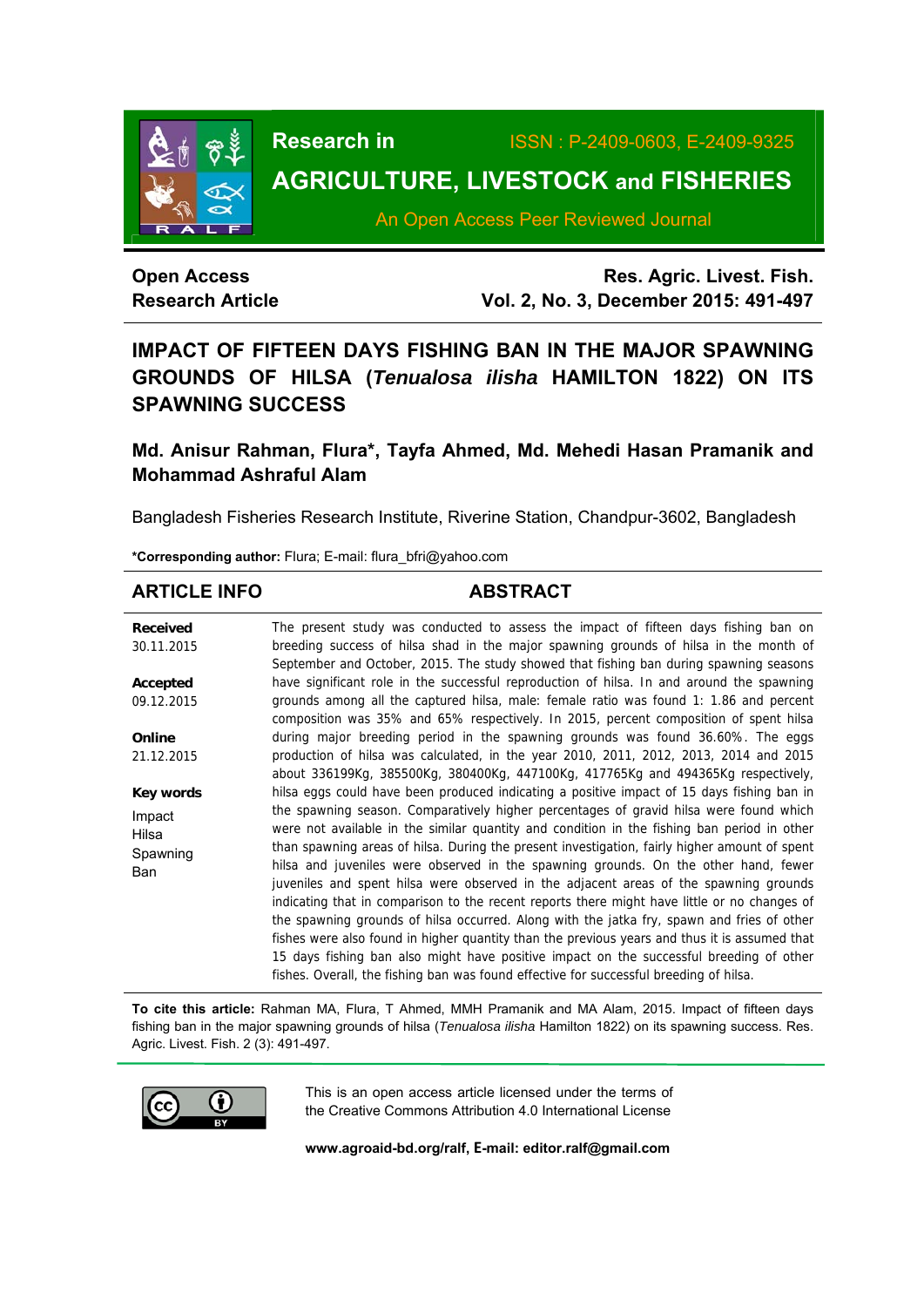#### **INTRODUCTION**

 The hilsa shad, commonly known as Hilsa (*Tenualosa ilisha*, Hamilton 1822) referred in the literature as an anadromous (earlier) Clupeid of the Bay of Bengal and Indian Ocean, now established as a diadromous ascends in the rivers flowing into the Bay of Bengal, Arabian Sea and Persian Gulf. Hilsa belongs to the subfamily Alosinae, family Clupeidae, order Clupeiformes, and is one of the most important tropical fishes of the Indo-Pacific region. It is a fast swimming euryhaline known for its cosmopolitan distribution in brackish water estuaries and marine environment. Naturally hilsa is in great demand globally, specifically in the oriental world and enjoys high consumer preference. Its high commercial demand makes it a good forex earner. This is an important migratory species in the Indo-Pak sub-continent, especially in Bangladesh, India and Myanmar. *Tenualosa ilisha* (Fisher and Bianchi, 1984) is the most widespread tropical shads found from north Sumatra in the east to Kuwait in the west and is the basis of important fisheries in Bangladesh, India, Burma, Pakistan and Kuwait (Al-baz and Grove, 1995; Whitehead, 1985; Blaber, 2000). It is the national fish of Bangladesh and the largest single species fishery contributing 75% of total catch in this region (Raja, 1985) that accounts nearly half of the total marine catch and about 12-13% of total fish production of the country (Haldar, 2008).

#### **Impact of fifteen days fishing ban**

 The hilsa fishery was declining tremendously over the last decades for increasing fishing pressure and environmental degradation from the inland open water although the total marine production remains more or less static. In an investigation, Haldar and Rahman (1998) found that hilsa landing at Chandpur (a major landing center) has lost about 25.8% from 1978-88 to 1989-94 due to loss of freshwater discharge from the upstream international river. Construction of cross dam and flood control dam has destroyed a commercial hilsa fishery of about 500 MT/yr (Haldar et al., 1992). In addition, during the spawning migration (marine water to freshwater and vice versa) large numbers of gravid and immature fishes are being caught using various destructive fishing gears. That is why; the hilsa fishery in Bangladesh has been suffered by a combination of factors *viz.* serious recruitment over-fishing (indiscriminate harvest of gravid fishes) and growth over-fishing (indiscriminate catching of jatka). In these circumstances, considering the importance of hilsa in nutrition, employment and economy, the Hilsa Fishery Management Action Plan (HFMAP) was prepared for the development, management and conservation of hilsa incorporating the objectives of protection of nursery and breeding grounds and banning capture of hilsa indiscriminately. Hilsa is caught and landed throughout the year; the majority of landing (60-70%) is found during the peak breeding season (September-October). In this season, about 60-70% hilsa are found to be sexually mature and ripe. At least 30% of the population appears to be ripening at any time in most areas.

 Five sites in the coastal areas of the country have been declared as hilsa sanctuaries under the 'Protection and conservation of fish Act-1950 for the effective conservation of jatka in the major nursery areas and maintenance of fish biodiversity *viz,* 1. From Shatnol of Chandpur district to char Alexander of Laxmipur (1000 km of lower Meghna estuary) 2. Madanpur/Char Illisha to Char Pial in Bhola district (90 km area of Shahbajpur river, a tributary of the Meghna river). 3. Bheduria of Bhola district to Char Rustam of Potuakhali district (nearly 100 km area of Tetulia river). 4. Whole 40 km stretch of Andharmanik river in kalapara Upazila of Potuakhali district and 5. Lower Padma river at Shariatpur district, 20 km stretch of Padma river. It has been identified that the highest number of ripe and running hilsa are being caught indiscriminately during five days before and nine days after the full moon including the full moon day altogether of September-October every year during their peak spawning time and thus their recruitment was being hampered. Hence, fishing ban is required for certain time specification for their successful breeding. In the above context, Government has enacted a new rule under the Protection and Conservation of Fish Act, 1950 banning the hilsa catch during this period for successful spawning. The rule is being implemented by Department of Fisheries (DoF) from the year of 2007 involving different stakeholders and law enforcing agencies including Navy and Coast Guards.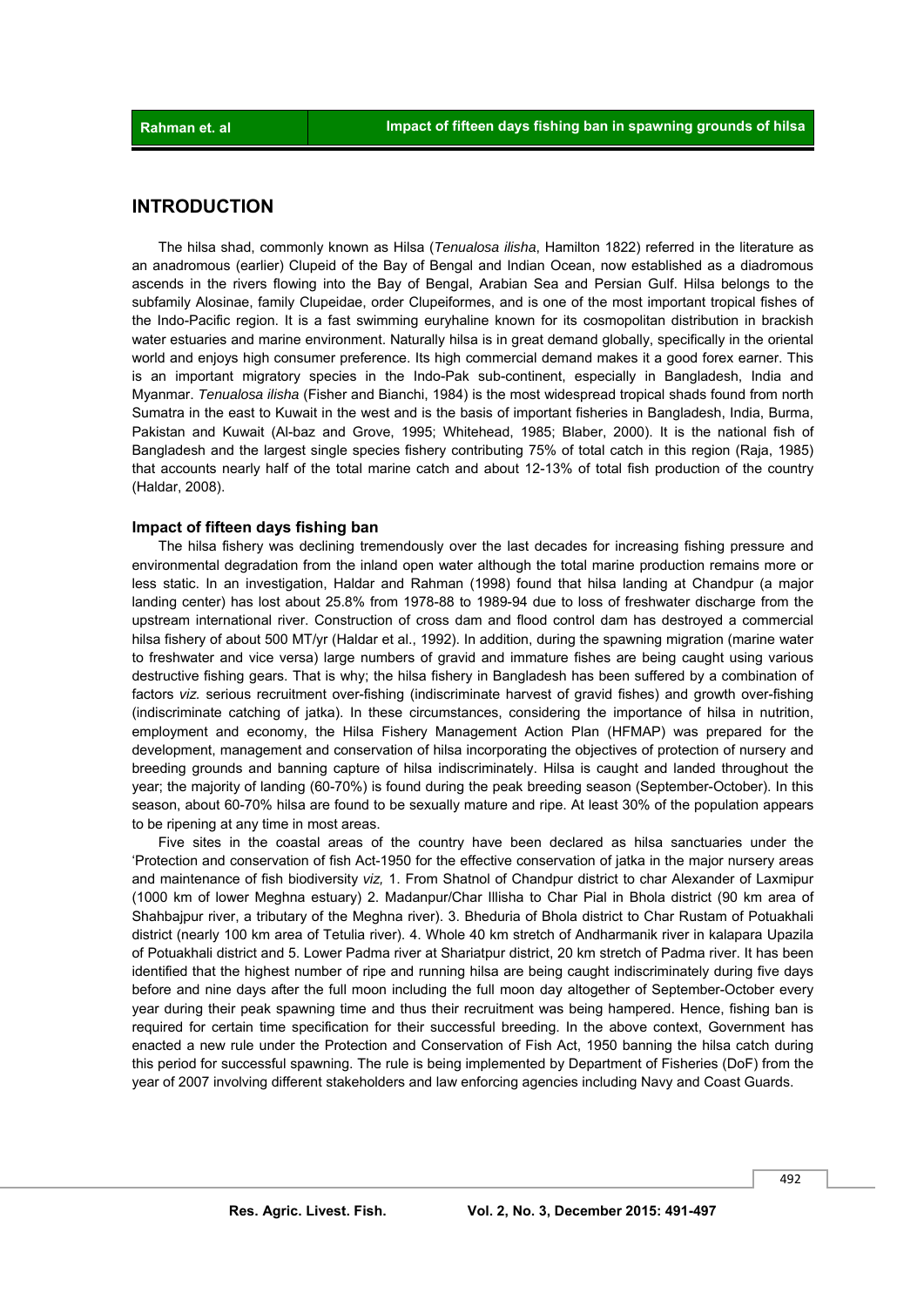#### **MATERIALS AND METHODS**

 The hilsa investigation team of the Riverine Station, Chandpur carried out the investigations. Modernized research vessel and speed boat were utilized for sampling and data collection. Major spawning grounds of hilsa and related areas *viz,* Chandpur, Ramgoti, Hatia, Dhalchar, Moulovirchar, Monpura, Kalirchar, Daulatkhan, Barisal, Bhola, Patharghata, Potuakhali, Mohipur, Galachipa, Kalapara were visited for comprehensive study. To determine the size of group, captured hilsa from the above mentioned area were calculated by measuring scale. Sex was determined by external observation, gentle stripping at their belly along the ventral scute line from anterior to anal direction with the fore and first finger together was applied. While at stripping along the belly, white milky or creamy liquid for the male and eggs with blood strain or food particle for the female usually came out through the anus. Seeing the milky/creamy liquid (the milt) and the eggs, hilsa was identified as male or female. When such milky liquid or eggs do not come out, and then the fish is either of immature or premature stage. The potbellied, reddish and bigger anus also identified the fishes as female. As such, the percent composition of gravid and oozing hilsa was determined (Rahman et al., 2013). The spent fishes were identified by observing their very lean and thin and elongated body and health condition and shrunken belly. While stripping at their belly, isolated and distorted eggs came out with watery liquid or with or without blood strain. The hilsa are the gonochoristic (Blaber et al., 2001) and single shedding fishes (Haldar, 2004). After shedding usually they do not die, locally called Pite (spent) fishes and are caught with other hilsa. The number and percent of spent fishes was determined by observing the catches of the commercial fishermen in and around the spawning grounds immediate before and after the 15 days ban period. The amount of fertilized egg production in the spawning grounds due to fishing ban as an indicator of spawning success was estimated using the following formula.

Total No. of Hilsa excluded due to fishing ban  $(TN)$  = No. of fishing boat  $\times$  Haul/day  $\times$  Fish

Caught/Haul × No. of days ---------------------------------------------------------------- (1) Total fertilized eggs (Kg) = TN × FF × SF × EF--------------------------------------- (2)

1000

Where, TN = Total No. of Hilsa excluded due to fishing ban;

 $FF = % of female fishes in the study area:$ 

SF = % of spent Fish, and

EF = Average egg (g) per fish.

 Experimental egg/fry collection was done by a 'savar net' (shrimp PL collecting net) prepared by fine meshed glass nylon in the spawning grounds and adjacent areas to observe abundance and distribution of jatka. Finally, by the availability of immature and oozing hilsa statement about the previously identified spawning grounds were made.

#### **RESULTS AND DISCUSSION**

#### **Size, sex and percent composition of berried hilsa**

 During the river cruise gradually larger sized hilsa were found from Chandpur to the downstream. In the upper region, most of the hilsa found were below 35 cm, whereas, more than 85% hilsa were above 35 cm in the downstream areas. In and around the spawning grounds among all the captured hilsa, male: female ratio was 1:1.86 and percent composition was 35% and 65% respectively. Haldar (2004) also found male-female ratio almost 1:2 during the study period. Although, there are conflicting views about the sex ratio of hilsa in earlier studies, (Islam et al., 1987) found no significant difference of male-female ratio at four important landing centers *viz* Chittagong (1:1.04); Chandpur (1:1.08); Khepupara (1:0.8) and except Cox's Bazar (1:1.8). Similar observations were also made by (Shafi et al., 1976) in respect of Padma and Meghna river hilsa. Quereshi (1968) observed the sex ratio was 1:1 during the monsoon, but female was dominated in October. Blaber et al., (2001) indicated that here is a bias in sex ratio and the male are more abundant among the smaller fishes. Rahman et al., 2013 found the majority of fishes over 32 cm are females and almost all over 38 cm and males are predominant between 10 and 25 cm length group, the present findings support these views.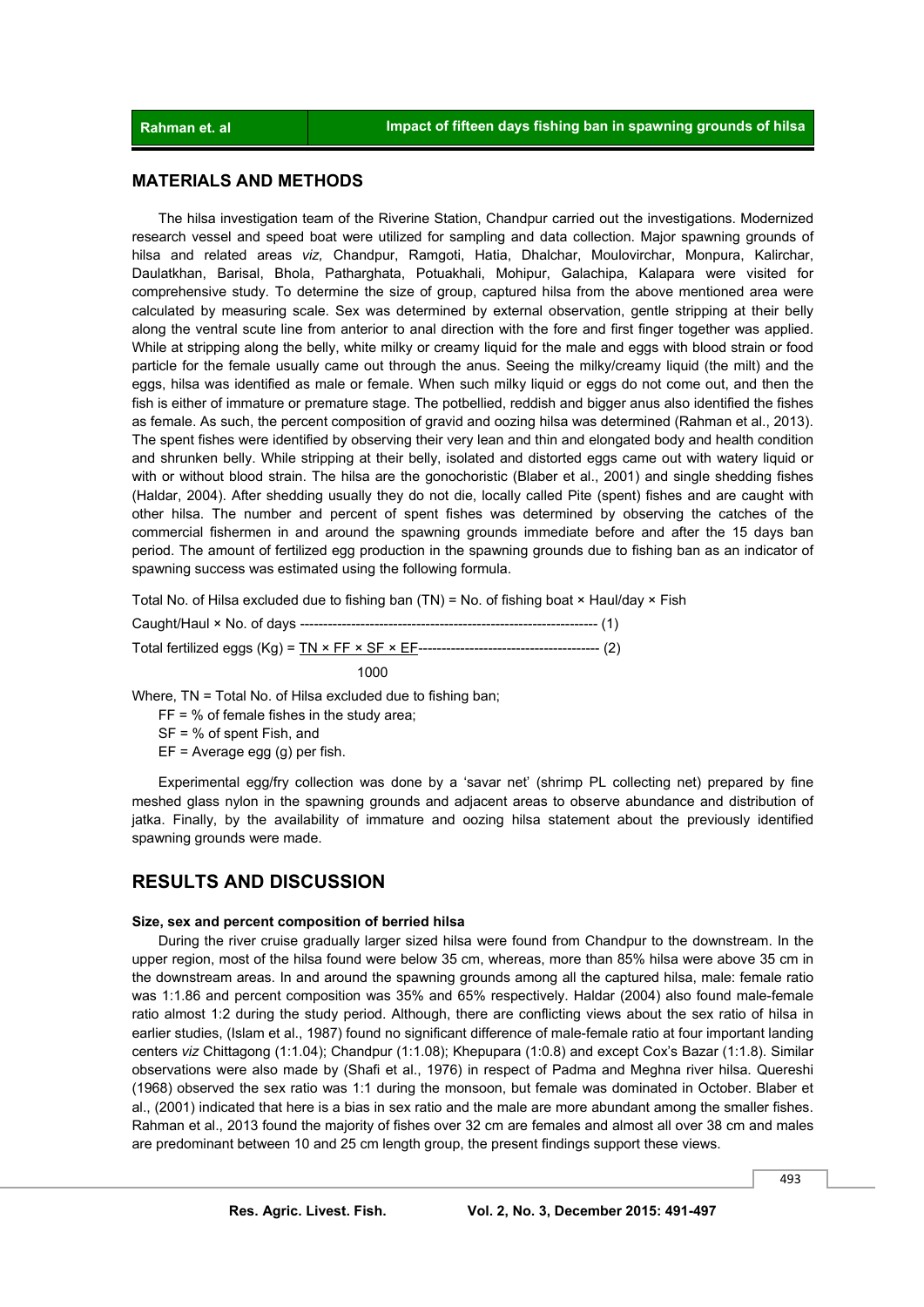From present study it could be seen that, in the spawning ground areas (Monpura and Hatia) more than 85% fishes are above 35.0 cm sizes, which are breeder group of hilsa. Rahman et al., (2013) also found more than 95% hilsa in these areas were above 32 cm in size. Present studies also reconfirm these areas was major spawning grounds of hilsa.

#### **The percent composition of oozing/berried hilsa**

 In the spawning grounds, hilsa fishes were found with higher maturity stages/berried (maturity stages IV, V and VI) than the other adjacent areas and percent of the mature hilsa were found higher with the higher length group of fishes due to fishing ban in the spawning grounds (Table 1). Similarly, plenty of fries and juveniles of other fishes were also found in and around the spawning ground areas indicating a positive impact of fishing ban on their successful reproduction. Rahman et al*.,* (2013) found higher maturity stages/berried (maturity stages V and VI) in the breeding areas and percent of the mature hilsa were found higher with the higher length group of fishes. The present study agreed with the findings of Rahman et al., *(*2013).

| Length    | Percent of hilsa at maturity stages (Ms) |       |        |              |       |       |
|-----------|------------------------------------------|-------|--------|--------------|-------|-------|
| group     | Ms I                                     | Ms II | Ms III | <b>Ms IV</b> | Ms V  | Ms VI |
| $18 - 24$ | 0.00                                     | 0.00  | 60.00  | 20.00        | 20.00 | 0.00  |
| 25-31     | 0.00                                     | 7.78  | 19.85  | 37.21        | 29.20 | 5.96  |
| 32-38     | 0.00                                     | 0.00  | 7.38   | 31.84        | 32.68 | 28.10 |
| 39-45     | 0.00                                     | 6.90  | 0.00   | 20.75        | 65.25 | 7.10  |
| 46-52     | 0.00                                     | 0.00  | 0.00   | 17.65        | 82.35 | 0.00  |

**Table 1.** Maturity stages of hilsa at different length group

#### **Percent composition of spent hilsa and spawning success**

 Catch composition obtained from the major spawning grounds revealed that more than 90% captured hilsa weighing around 900 gm were gravid. In the year 2010, 2011, 2012, 2013, 2014 and 2015 about 33.69%, 36.27%, 35.79%, 41.02%, 38.79% and 36.6%, respectively spent hilsa was observed in the fish landing centers and this data was compared to the data of GEF-BFRI studies (Haldar, 2004) and was found about 67.38, 72.54 , 71.58, 82.04 and 77.58 times higher than that of 2002. Rahman et al.,(2013) found more than 95% captured hilsa weighing around 1.0 kg were gravid and about 5% spent hilsa. The comparative study showed that 15 days fishing ban during spawning seasons might have significant role in the successful reproduction of hilsa.



Figure 1. Pictorial view of spent hilsa



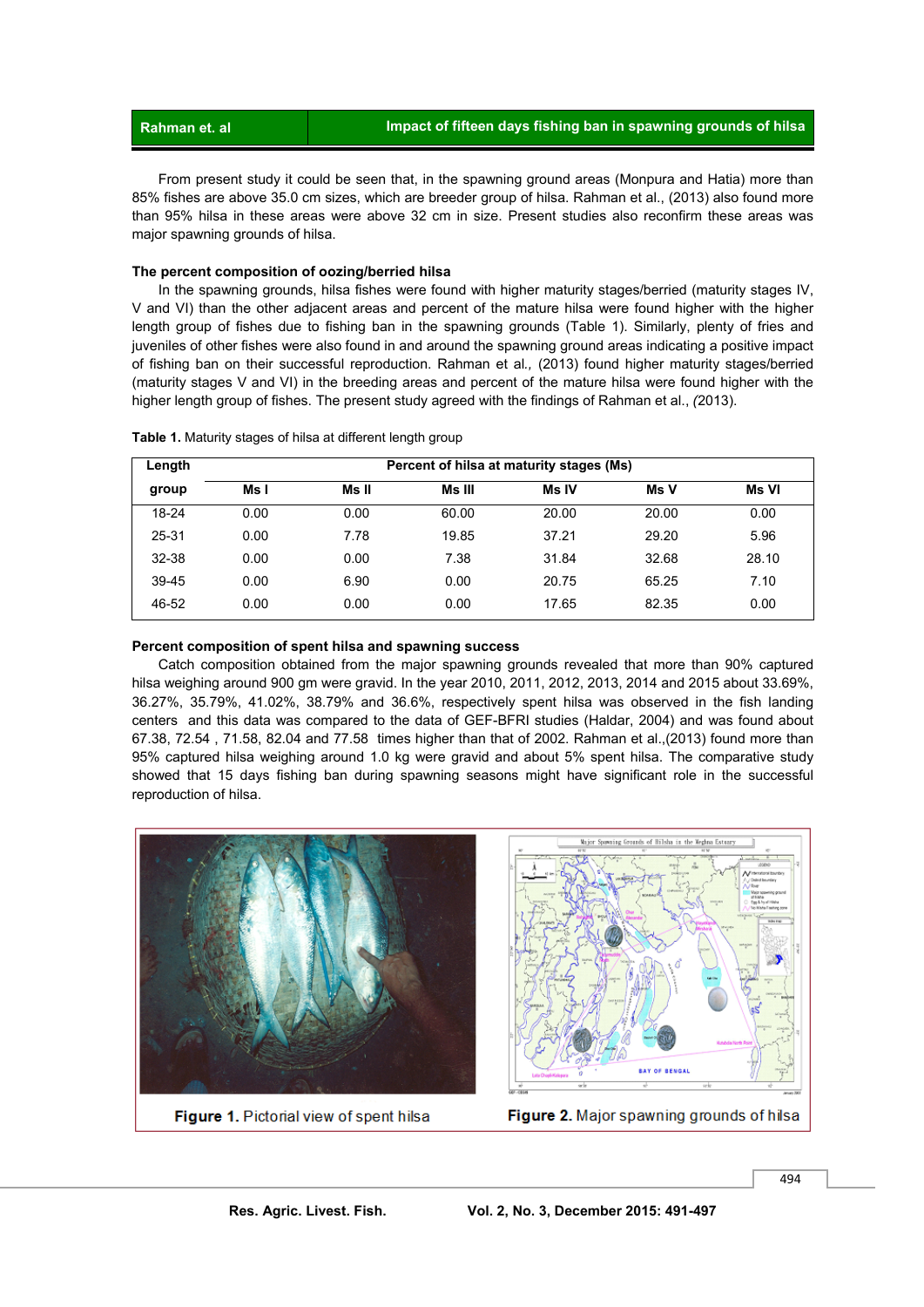

**Figure 3.** Year wise percentage of spent hilsa. Rahman et al., (2008 and 2013)

#### **Egg/fry production during fishing ban**

 Present study showed that in the year 2010, 2011, 2012, 2013, 2014 and 2015 hilsa eggs were produced about 336199 Kg, 385500 Kg, 380400 Kg, 447100 Kg, 417765 Kg and 494365 Kg, respectively due to imposing of 15 days fishing ban in spawning season (Table 2). Rahman et al., (2013) found about 46,800 Kg eggs were produced due to imposing of 10 days fishing ban in spawning season in 2007. So, the present study showed the increasing trend. Rahman et al., (2013) found during experimental spawn and juveniles collection, approximately 5-25 days old fries were found in all the surveyed areas in and around the spawning grounds. Present study also showed the similar trend of result (Table 3).

| Year | Egg production<br>(kg) | No of fries (crore)<br>(50% hatching) | <b>Production of jatka</b><br>(crore) (10% survival) |
|------|------------------------|---------------------------------------|------------------------------------------------------|
| 2008 | 3,92,620               | 2,45,385                              | 24,538                                               |
| 2009 | 1,70,420               | 1,06,512                              | 10,651                                               |
| 2010 | 3,36,199               | 2,10,124                              | 21,012                                               |
| 2011 | 3,85,500               | 2,40,937                              | 24,094                                               |
| 2012 | 3,80,400               | 2,37,750                              | 23,775                                               |
| 2013 | 4,47,100               | 2,79,437                              | 27,943                                               |
| 2014 | 4,17,765               | 2,61,103                              | 26,110                                               |
| 2015 | 4,94,365               | 3,08,978                              | 30,897                                               |

**Table 2.** Eggs and jatka Production of hilsa in the major spawning grounds. Rahman et al., (2008 and 2013)

 Due to impose of 15 days fishing ban in the spawning grounds, comparatively higher percentage of gravid hilsa were found which were not available in the similar quantity and condition in the previous years, *i.e*. during fishing ban period (Table 4). Rahman et al., (2013) found also the same result.

 Haldar (2004) found complete fishing ban has a strong positive impact on jatka abundance. Similarly, Rahman et al., (2013) found jatka abundance increase 570% by 10 days fishing ban. Present study found that the number of jatka fries (50% hatching) in the year 2010, 2011, 2012, 2013, 2014 and 2015 were 2,10,124, 2,40,937, 237750, 2,79,437, 2,61,103 and 3,08,978 crore (Table 2), respectively. Rahman et al., (2013) found huge number of fries and juveniles of hilsa by 10 days fishing ban.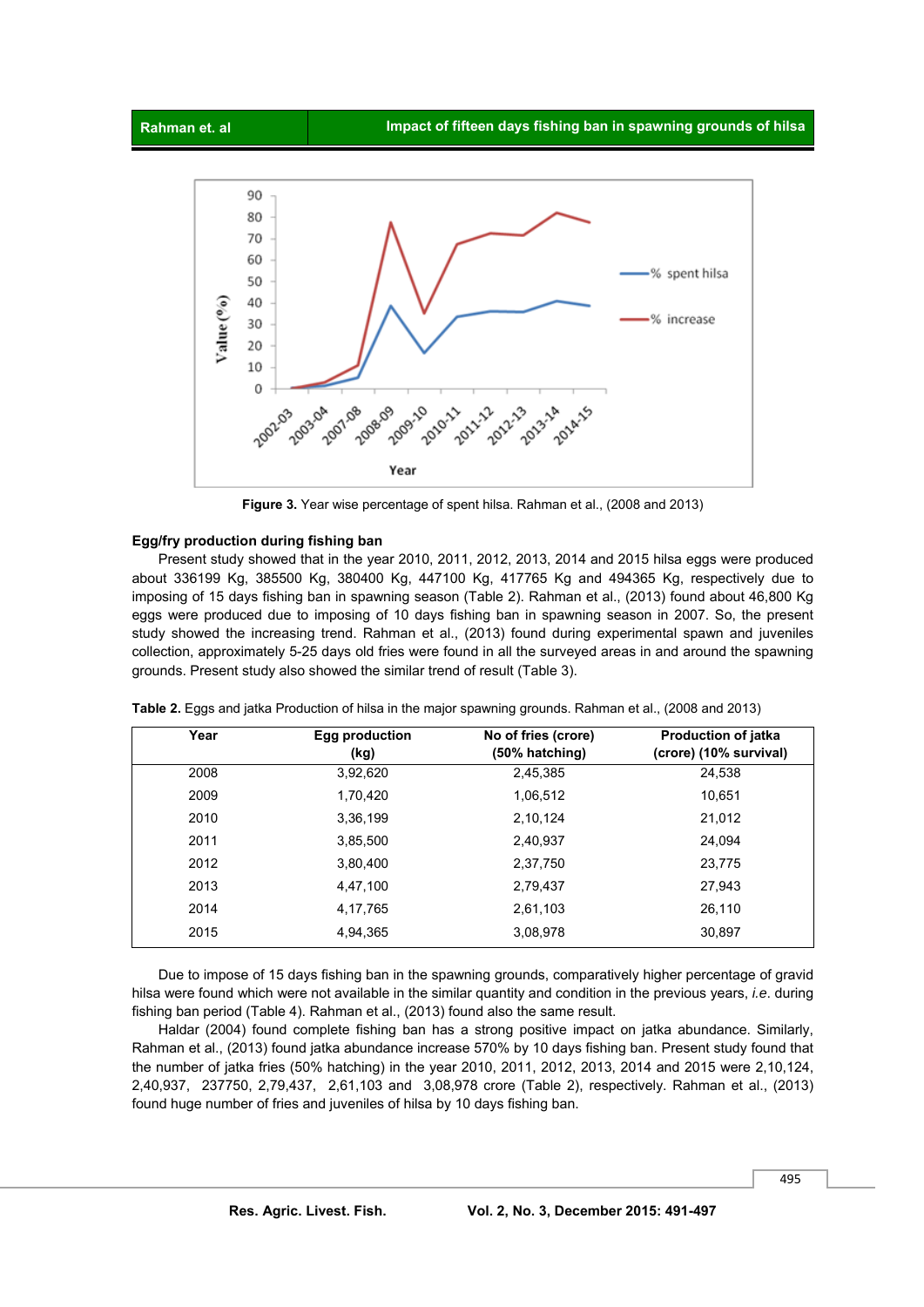| Location      | Lowest<br>size | <b>Highest</b><br>size | Avera<br>ge size | <b>Minimum</b><br>weight | <b>Maximu</b><br>m weight | Average<br>weight | No. of<br>jatka/haul | Approx.<br>age |
|---------------|----------------|------------------------|------------------|--------------------------|---------------------------|-------------------|----------------------|----------------|
|               | (cm)           | (cm)                   | (cm)             | (g)                      | (g)                       | (g)               |                      | (day)          |
| Ramneaz       | 1.57           | 2.55                   | 1.85             | 0.01                     | 0.14                      | 0.07              | 22                   | $10 - 15$      |
| Sakuchia      | 0.95           | 3.40                   | 2.12             | 0.04                     | 0.46                      | 0.13              | 32                   | $5 - 10$       |
| Janata (ht*)  | 1.85           | 3.60                   | 2.70             | 0.07                     | 0.55                      | 0.22              | 47                   | $15 - 25$      |
| Janata (It**) | 1.80           | 3.50                   | 2.65             | 0.05                     | 0.54                      | 0.19              | 31                   | $15 - 20$      |
| Hazirhat(ht*) | 1.67           | 3.80                   | 2.62             | 0.04                     | 0.57                      | 0.15              | 58                   | $15 - 20$      |
| Hazirhat(It*) | 1.65           | 3.60                   | 2.60             | 0.04                     | 0.45                      | 0.16              | 55                   | $15 - 20$      |
| Dhalchar      | 2.20           | 2.9                    | 2.60             | 0.13                     | 0.30                      | 0.15              | 46                   | $20 - 25$      |
| Novar hat     | 1.7            | 4.2                    | 3                | 0.20                     | 0.66                      | 0.28              | 60                   | $15 - 20$      |
| Horina        | 1.5            | 2.8                    | 2.1              | 0.05                     | 0.50                      | 0.20              | 24                   | $15 - 20$      |
| Dhulkhola     | 1.66           | 3.6                    | 2.8              | 0.06                     | 0.55                      | 0.18              | 38                   | $15 - 20$      |

**Table 3.** Size, weight and age of captured fries and jatka from the major spawning grounds

ht\* – high tide, lt\*\* – low tide

**Table 4.** CPUE of jatka and management strategy in the major spawning grounds (Rahman et al., 2008 and 2013)

| Year | Caught jatka/100 m net/hour (Kg) | <b>Comment</b>          |  |
|------|----------------------------------|-------------------------|--|
| 2002 | 0.94                             | Sanctuary               |  |
| 2005 | 0.94                             | Sanctuary               |  |
| 2006 | 0.61                             | Sanctuary               |  |
| 2007 | 0.72                             | Sanctuary               |  |
| 2008 | 1.89                             | Sanctuary + 10 days Ban |  |
| 2009 | 2.31                             | Sanctuary + 10 days Ban |  |
| 2010 | 2.44                             | Sanctuary + 10 days Ban |  |
| 2011 | 2.72                             | Sanctuary + 11 days Ban |  |
| 2012 | 2.74                             | Do                      |  |
| 2013 | 2.77                             | Do                      |  |
| 2014 | 3.04                             | Do                      |  |
| 2015 | 3.07                             | Sanctuary+ 15 days Ban  |  |
|      |                                  |                         |  |

 Most of the fishers refrained from fishing during the ban period in the ban areas. Jatka fry, fries of other fishes were also found plentiful in the spawning grounds and adjacent areas and thus it is assumed that fishing ban have some positive impact on the successful breeding of other fishes. Rahman et al., (2008 and 2013) also found same observations.

### **CONCLUSION**

 To sustain as well as to increase hilsa production several management measures have been undertaken by the Ministry of Fisheries and Livestock based on the previous research findings and recommendations. Among the different attempts, conservation of jatka through declaring five fish sanctuaries in the major nursery and spawning grounds of river system and protection of berried hilsa catches for 15 days during the peak breeding season are the most important initiatives. The fishing ban was found effective for successful breeding of hilsa. The impact of 15 days fishing ban on breeding success of other fishes needs to be assessed. The fishing ban should be continued for sustainable reproduction of hilsa and increase of jatka as well as hilsa production.